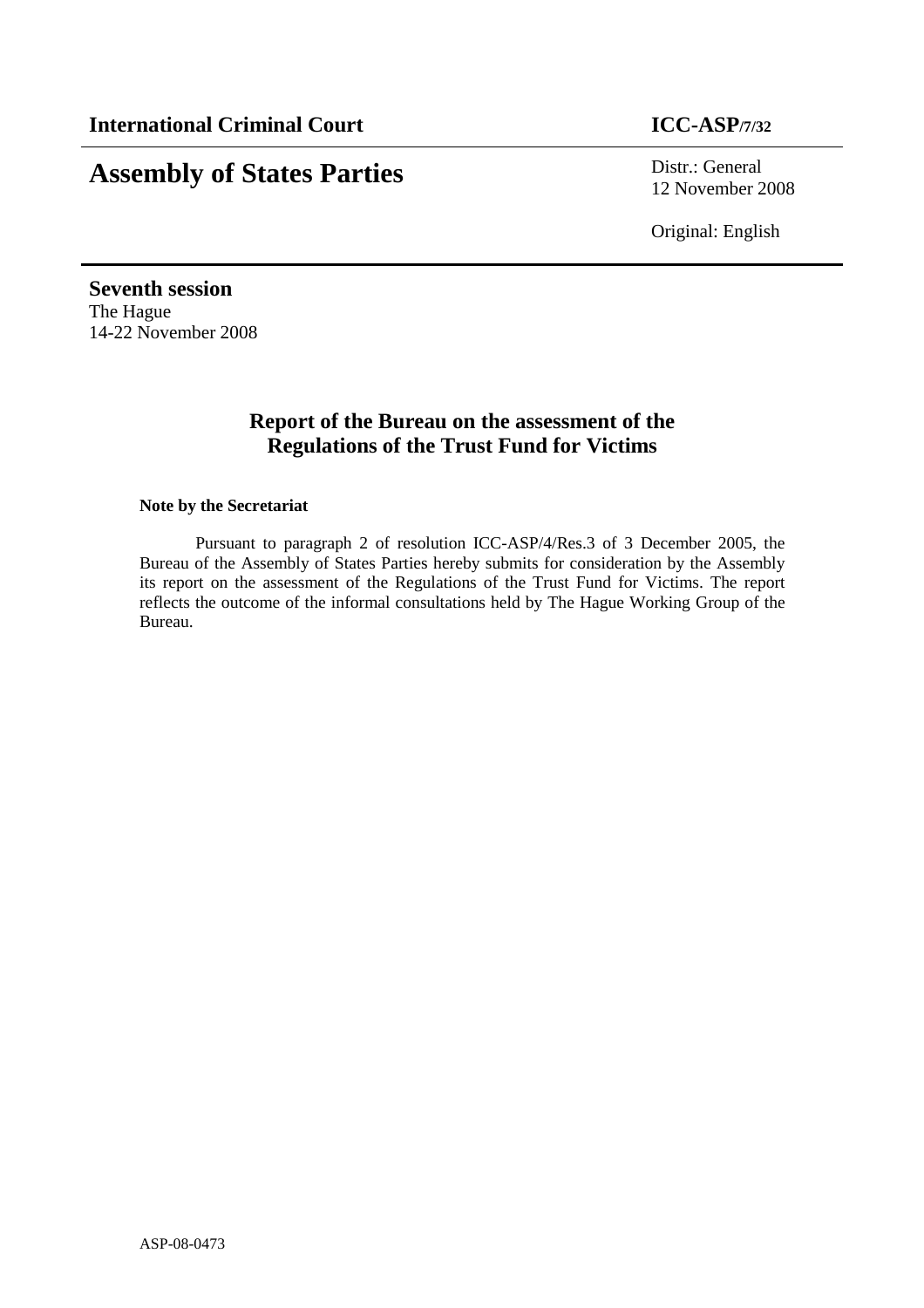ı

### **Report of the Bureau on the assessment of the Regulations of the Trust Fund for Victims**

1. In its resolution ICC-ASP/4/Res.3 on the Regulations of the Trust Fund for Victims ("the Regulations") adopted on 3 December 2005, the Assembly of States Parties ("the Assembly") decided "to assess the implementation of the Regulations no later than at its seventh regular session."<sup>1</sup>

2. At its 11th meeting, on 9 September 2008, the Bureau of the Assembly designated Ms. Michèle Dubrocard (France) as the facilitator for the assessment of the implementation of the Regulations.

3. In order to enable the States Parties to make such an assessment, the Secretariat of the Trust Fund for Victims ("the Secretariat") was asked, in July 2008, to prepare jointly with the Registry a report on its own appreciation, to date, of the implementation of the Regulations.

4. On 15 October 2008, the Secretariat transmitted to the Secretariat of the Assembly of States Parties a report, which was disseminated to the participants of The Hague Working Group ("the Working Group"). This report had previously been submitted to the Registry of the International Criminal Court ("the Court").

5. At the  $16<sup>th</sup>$  meeting of the Working Group, on 17 October 2008, the Executive Director of the Trust Fund for Victims made a presentation in the presence of the Registrar to the Working Group on the assessment of the implementation of the Regulations. Delegations also had before them the report to the Assembly on the activities and projects of the Board of Directors of the Trust Fund for Victims for the period 1 July 2007 to 30 June 2008.<sup>2</sup> After the presentation, all participants were invited to express their views.

## **A. Assessment of the implementation of the Regulations**

6. From the presentation and the discussion at the  $16<sup>th</sup>$  meeting of the Working Group, the following points were identified:

#### **1. No proposal of any change of the Regulations will be requested this year**

7. The Secretariat indicated that, since it had recently begun to implement the Regulations, it did not intend to propose amendments thereto. No major problems had been encountered in their implementation, and the Registry had provided clarifications when necessary. The Secretariat would assess the Regulations in a more comprehensive manner only after one full year of project implementation.

8. Nevertheless, the Secretariat expressed its intention to adopt by-laws in respect of areas that seemed unclear or not covered in the Regulations, for example, the indistinct use in the Regulations of the words "Board" or "Secretariat": the description of the respective responsibilities of the Board and the Secretariat do not always seem very clear.

9. The Secretariat stated that it had begun drafting the by-laws and would submit a comprehensive draft to the Registry before presenting them to the Board. The Secretariat

<sup>1</sup> *Official Records of the Assembly of States Parties to the Rome Statute of the International Criminal Court, Fourth session, The Hague, 28 November – 3 December 2005* (International Criminal Court publication, ICC-ASP/4/32) part III, resolution ICC-ASP/4/Res.3, paragraph 2.

<sup>&</sup>lt;sup>2</sup>Report to the Assembly of States Parties on the activities and projects of the Board of Directors of the Trust Fund for Victims for the period 1 July 2007 to 30 June 2008 (ICC-ASP/7/13).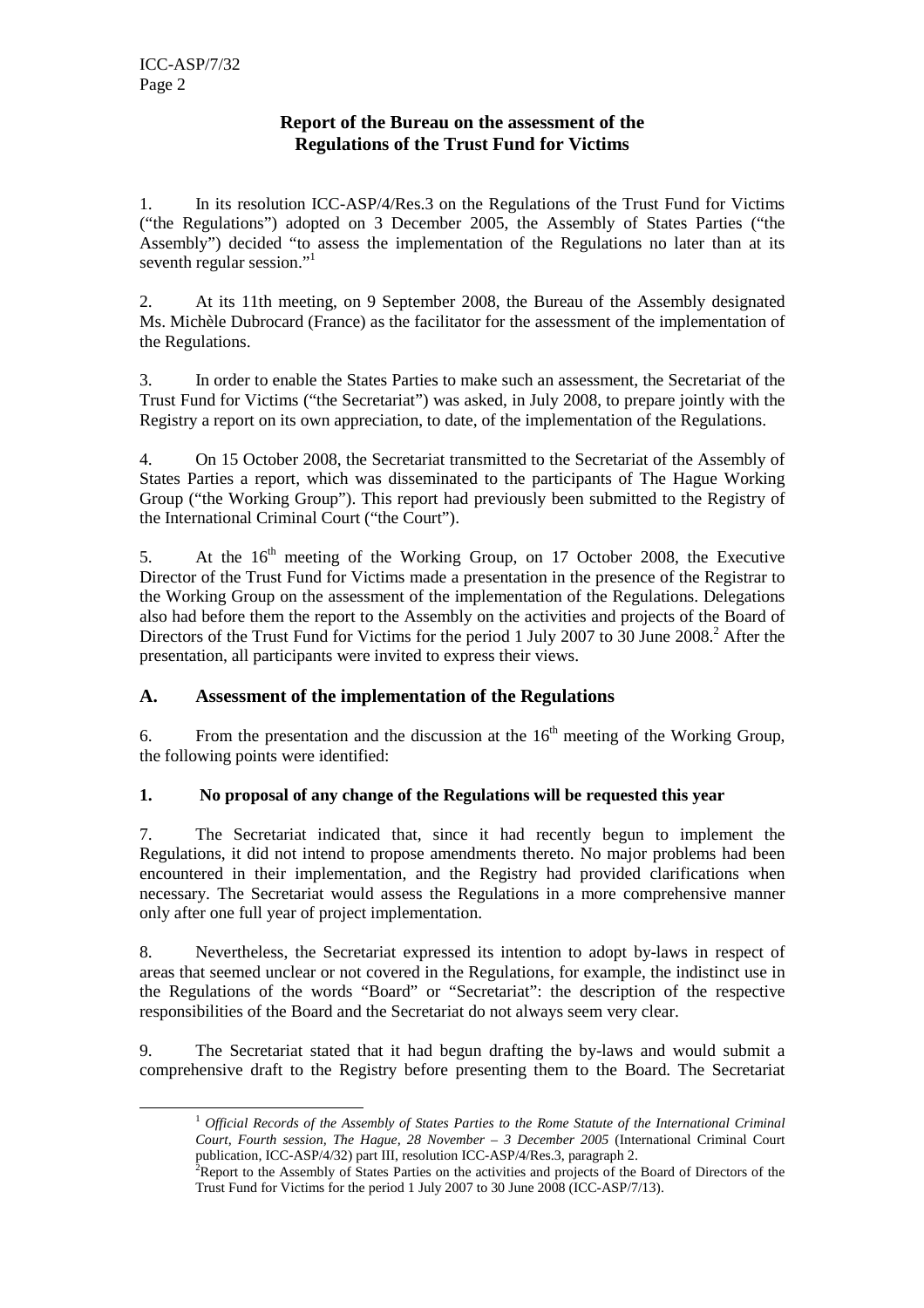clarified that the by-laws, which were norms to be applied internally by the Board and the Secretariat, would not interpret the Regulations but would fill in any identifiable gaps. Any new elements would be in line with the Regulations.

10. The Registrar explained that in her view, the Regulations established a clear distinction between the respective roles of the Board, the Registry and the Secretariat. There existed no ambiguity on the responsibility of each of these organs; as regards the budgetary and the administrative aspects of the Secretariat, the Registrar was accountable. Therefore there was no need for a discussion on the texts applicable to the Trust Fund for Victims.

11. The Registrar added that there was no conflict of any kind between the Secretariat and the Registry, but rather the Financial Regulations and Rules should be applied with no exception. All contracts presented by the Secretariat must be implemented according to these Regulations and Rules.

12. With respect to the proposal to amend regulation 19, which had been formulated at the sixth session of the Assembly, the Secretariat indicated that it did not intend to propose an amendment to that regulation in the future.

#### **2. The issue of reparations**

13. The Secretariat felt the need to start considering the implementation of provisions of the Regulations that it had not yet implemented, such as those relating to reparations. It was noted that a policy on reparations had not yet been developed and that the Court was preparing a comprehensive policy on reparations, and had invited the Secretariat to share with it the perspective of the victims.

14. As regards the decision of the Pre-Trial Chamber, namely, that the responsibility of the Trust Fund was, first and foremost, to ensure that sufficient funds are available for any reparation order the Court may make, the Secretariat expressed its fear that this would create two categories of victims, those benefiting from reparations and those seeking assistance.

15. The Secretariat clarified that the Board had considered setting aside a percentage of funds for reparation orders, but had realized that some difficulties would arise, for example, uncertainty as to when the Court might make such an order, the quantum of the order, and the beneficiaries of the order.

16. According to the Secretariat, it was financially unwise to set aside funds for a future order of reparations while there were victims in immediate need of physical or psychological rehabilitation or material support. Given the time that normally elapsed between the receipt of funds by the Trust Fund and the implementation of a project, it was noted that there would be sufficient funds to implement an order for reparations.

17. Some delegations supported ensuring that immediate assistance to victims was not jeopardized by putting funds on hold for future orders of reparation.

18. As regards the optimal target for the ratio of operational costs of the Secretariat to the funds available, the Secretariat indicated that, in 2007, it had set a target of 15 per cent, to be attained within three years. It was aiming to reach this target, but the ratio would be lowered if there were large contributions to the Trust Fund.

19. The Registrar stressed the importance of the principle of setting aside a portion of the funds for reparations, and suggested that this could be quantified by taking account of the number of victims permitted to participate in the proceedings.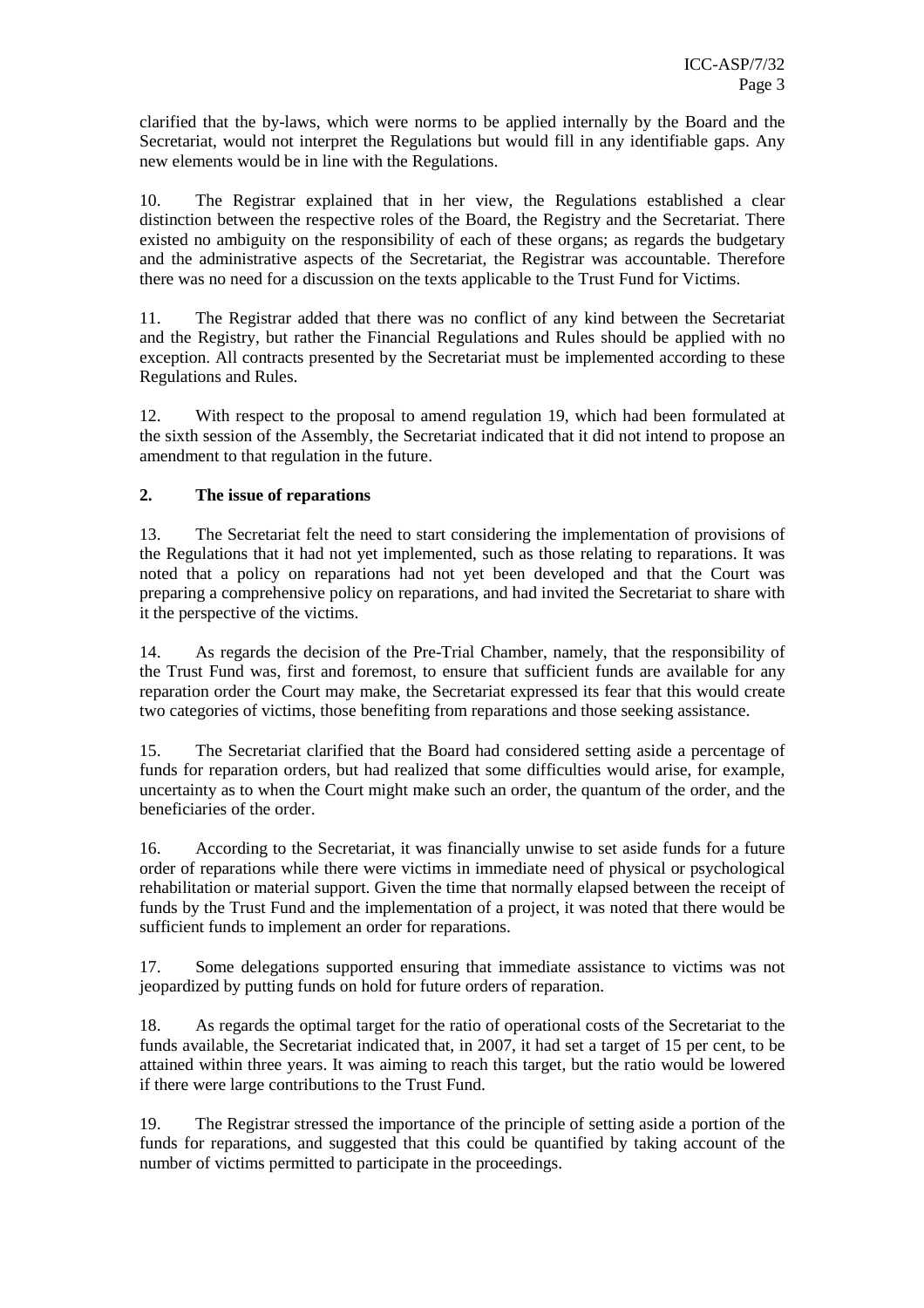#### **3. Communication and confidentiality**

20. Information was requested on how the Secretariat reconciled the need to ensure confidentiality of both its intermediaries and victims, with the need to inform the donors and the public of the activities of the Trust Fund, and to respect the link between the Trust Fund and the Court.

21. The Secretariat admitted that this challenge was one of the most important for the Trust Fund. It indicated that it reported by providing to donors the number of beneficiaries, a description of the projects, and the result achieved. A plan for performance monitoring was being established, which would rely on a coding system to ensure confidentiality. In addition, the identity of a partner would not be made public without its consent.

22. The Secretariat added that, while caution had to be taken not to put victims at risk, the Secretariat had appeared jointly at meetings with the Victims Participation and Reparations Section of the Registry, and it had also held public meetings to explain its activities and projects.

23. The view was expressed that additional information on the projects of the Board was required. This included identifying the partners of the Trust Fund on the ground. It was also suggested that auditors could be present on the ground during implementation.

24. The Secretariat stated that, for non-earmarked funds, general information was already available, while for earmarked funds, the specific reporting system of each donor had to be respected. All projects contained performance monitoring/evaluation indicators, and were aligned with the Strategic Plan of the Court, $3$  the Rome Statute and the Regulations of the Court. Further, it was noted that the Internal Auditor conducted field visits in implementing the audit function.

25. The Registrar further clarified that the Internal Auditor's audit related only to the areas falling under the responsibility of the Registry, i.e. financial and contractual, while the Board was responsible for its activities and projects.

#### **4. Financial issues**

ı

26. As regards the receipt of funds, the Secretariat indicated that a system had not yet been devised to account for the "in-kind" contributions that the Fund received.

27. The support of the Assembly was sought for the core funding of the Trust Fund to continue to be covered by the regular budget, so as to ensure the independence of the Board from conditions that might be imposed by donors.

28. With respect to whether any projects could qualify for Official Development Assistance (ODA), the Secretariat noted that a system of collective action had been developed for small projects, which increased the likelihood that they would be funded. Some of these could qualify for ODA funding, and the Secretariat intended to pursue this course of action in the future.

29. A concern was expressed as regards the ratio between the operational costs of the Secretariat and the resources available at present in the Fund  $(E1,347,000$  proposed in the 2009 budget for the Secretariat and  $\epsilon$ 3,000,000 available in the Fund today).

<sup>&</sup>lt;sup>3</sup> Strategic Plan of the International Criminal Court (ICC-ASP/5/6).